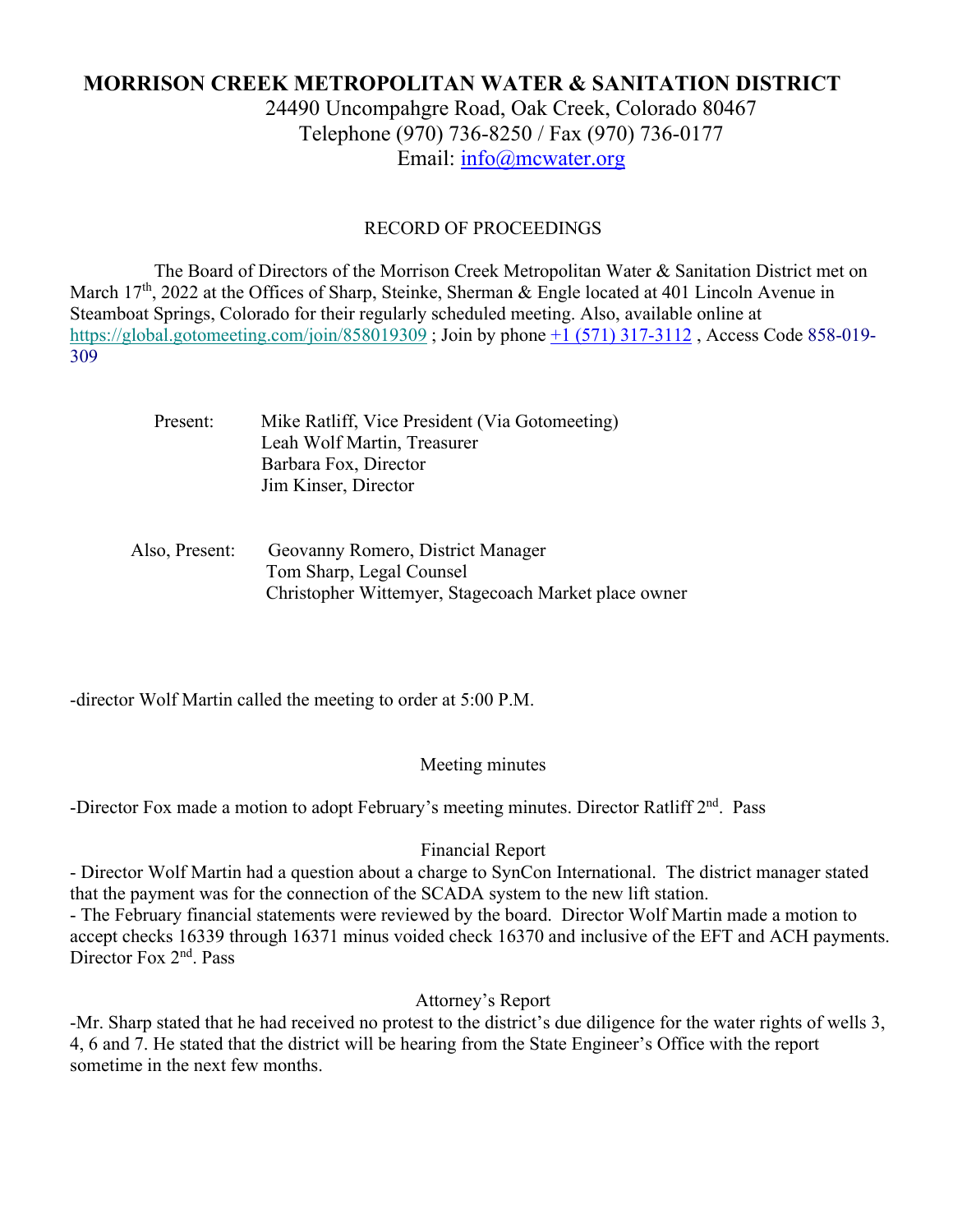- Mr. Sharp reminded the board that at least 2 directors were up for reelection this year. The district manager confirmed his statement and mentioned that 3 directors were due for reelection in 2022 and that the election process must begin.

- The district manager stated that he had also been working with the district attorney on a new petition of consolidation at the Horseback Subdivision. Mr. Sharp stated that the district had not started the paperwork and that he would do so during the upcoming weeks.

# Public Comment

- No public comment received

## Old Business

- Marketplace infrastructure preliminary acceptance: The directors of the MCMWSD moved forward with the preliminary acceptance of the infrastructure constructed to serve the "Marketplace" lot owned by Mr. Christopher Wittemyer. The district attorney stated that the bill of sale for the infrastructure did not have to be turned into the district until final acceptance and warranty fulfillment. He also stated that he had reviewed the plat along its dedications, and everything appeared to be in order. Director Wolf Martin proceeded to sign the preliminary acceptance documents between the district and Mr. Wittemyer

- The district manager announced that the wastewater replacement project had been released for bid. Upon approval of the USDA the district was able to announce this project out for public bidding. The district manager stated that a pre-bid meeting had been held and that several applicants had attended the meeting. During the following weeks, the district and engineering consultant will continue to answer questions to ensure all applicants are fully informed of all facets and details of the project. The bidding period will conclude April 19<sup>th</sup> on a private opening format, stated the district manager.

- The district manager told the board that Mr. Brian Boos had accepted to pay the \$2170.00 fee to avoid having to excavate secondary service lines at duplex lots. The district manager stated that allowing the contractor to vacate the service at the curb box, is unlikely to develop a leak but if it ever did, the district could use the funds paid to the district by this contractor. Director Fox made a motion to amend the district's policy to vacate secondary service lines on duplex lots at the corporation valve and instead allow the contractor to vacate the lines at the curb box upon payment of the agreed upon \$2,170.00. Director Kinser  $2<sup>nd</sup>$ . Pass

### New Business

-The district manager informed the board about a new request for lot consolidation. The Zayatz Consolidation will merge 7 lots at the horseback subdivision to form a 5-acre parcel. The applicants have requested a lot consolidation agreement as well as a vacation of internal easements.

# Manager's Report

- The district manager informed the board that during the month of March he has been working on the connection of well #13 to the central system. He stated that he had been working with HRS Water Consultants on the design and permitting of the new structure. The district will seek funding for this project